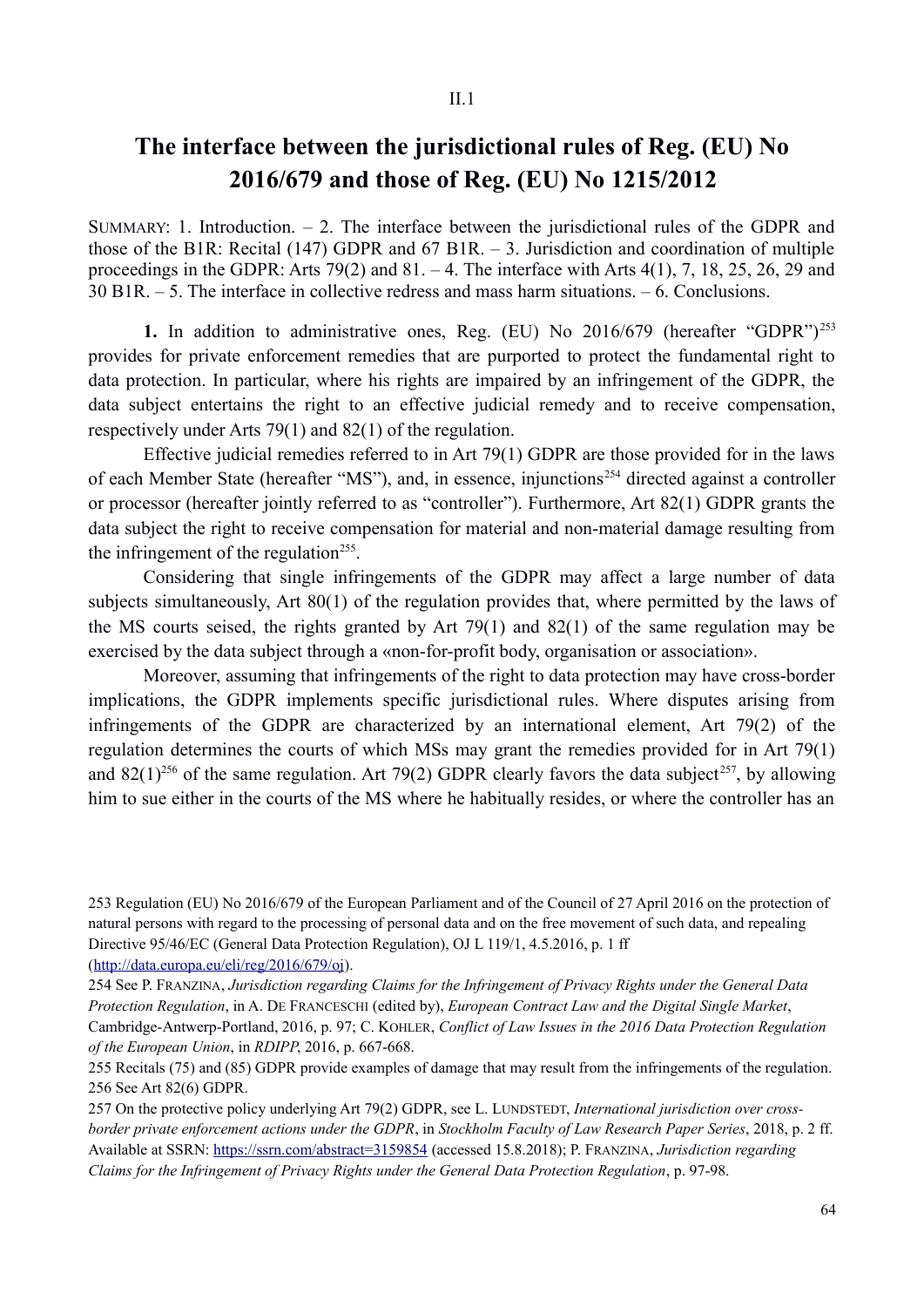establishment<sup>258</sup>.<sup>259</sup> Furthermore, Art 81 GDPR governs the coordination of proceedings concerning the same infringement of the regulation and instituted in the courts of different MSs.

However, the specific jurisdictional rules of the GDPR are not the only rules on the conflict of jurisdiction that may apply to disputes between data subjects and controllers. In particular, provided that such disputes are, in principle, civil and commercial in nature, where characterized by an international element, the general jurisdictional rules of Reg. (EU) No 1215/2012 (hereafter "the B1R")<sup>260</sup> may purport to be applicable to proceedings instituted under Art 79(1) and 82(1) GDPR<sup>261</sup>.

**2.** The GDPR deals with the issue of the interface between its specific jurisdictional rules and the general ones of the B1R. Recital (147) GDPR stipulates that, general rules on jurisdiction of the B1R must not prejudice the application of the specific ones of the GDPR, «in particular as regards proceedings seeking a judicial remedy including compensation».

However, the recital is not reflected in any provision of the regulation, and, as such, it has an uncertain legal force<sup>262</sup>. Attention should thus be drawn on a provision of the B1R: Art 67, which actually inspired the wording of Recital (147) GDPR. «Shall not prejudice» are, in fact, the keywords in Recital (147) and Art 67 B1R. Akin to Recital (147) GDPR, Art 67 B1R provides that

259 For sake of completeness, Art 79(2) GDPR allows the data subject to sue in the courts of the MS where he habitually resides, unless the controller is a public authority of a MS in the exercise of its public powers. Certain scholars posit that, under Art 79(2) GDPR, the data subject should be allowed to sue the public authority in the courts of the MS where the latter has an establishment. However, the wording of the provision is not conclusive and the one employed in Recital (145) GDPR rather suggests that proceedings against a public authority acting in the exercise of its public powers fall outside the scope of the provision. Cf. M. BRKAN, *Data protection and European private international law: observing a bull in a China shop*, p. 272-273.

260 Regulation (EU) No 1215/2012 of the European Parliament and of the Council of 12 December 2012 on jurisdiction and the recognition and enforcement of judgments in civil and commercial matters (recast), OJ L 351/1, 20.12.2012, p. 1 ff (http://data.europa.eu/eli/reg/2012/1215/oj).

261 The civil and commercial nature of disputes and the existence of an international element are in fact the two elements that define the scope *ratione materiae* of the B1R. In principle, following the findings of the CJEU in the *Eurocontrol* case, the first element is traced where the controller is a private party or a public authority acting in a private capacity, whereas it is excluded where the latter is acting in the exercise of its public powers. See C. KOHLER, *Conflict of Law Issues in the 2016 Data Protection Regulation of the European Union*, p. 669 and footnote 51; M. BRKAN, *Data protection and European private international law: observing a bull in a China shop*, p. 261-262, 272- 273; and CJEU, 14.10.1976, C-29/76, *LTU Lufttransportunternehmen GmbH & Co. KG v Eurocontrol*, ECLI:EU:C:1976:137

(http://curia.europa.eu/juris/showPdf.jsf;jsessionid=77A4E0AAF7FC923395E75488EAF2BAF4? text=&docid=89285&pageIndex=0&doclang=en&mode=lst&dir=&occ=first&part=1&cid=1160263). 262 See CJEU, 2.4.2009, C-134/08, *Hauptzollamt Bremen v J. E. Tyson Parketthandel GmbH hanse j.*, ECLI:EU:C:2009:229, point 16 (http://curia.europa.eu/juris/document/document.jsf? text=&docid=73634&pageIndex=0&doclang=EN&mode=lst&dir=&occ=first&part=1&cid=1160390).

<sup>258</sup> This, by the way, gives the data subject the chance of suing the Third State controller in a MS, in all cases, even where the latter lacks an establishment in a MS. Cf. M. BRKAN, *Data protection and European private international law: observing a bull in a China shop*, in *IDPL*, 2015, p. 265.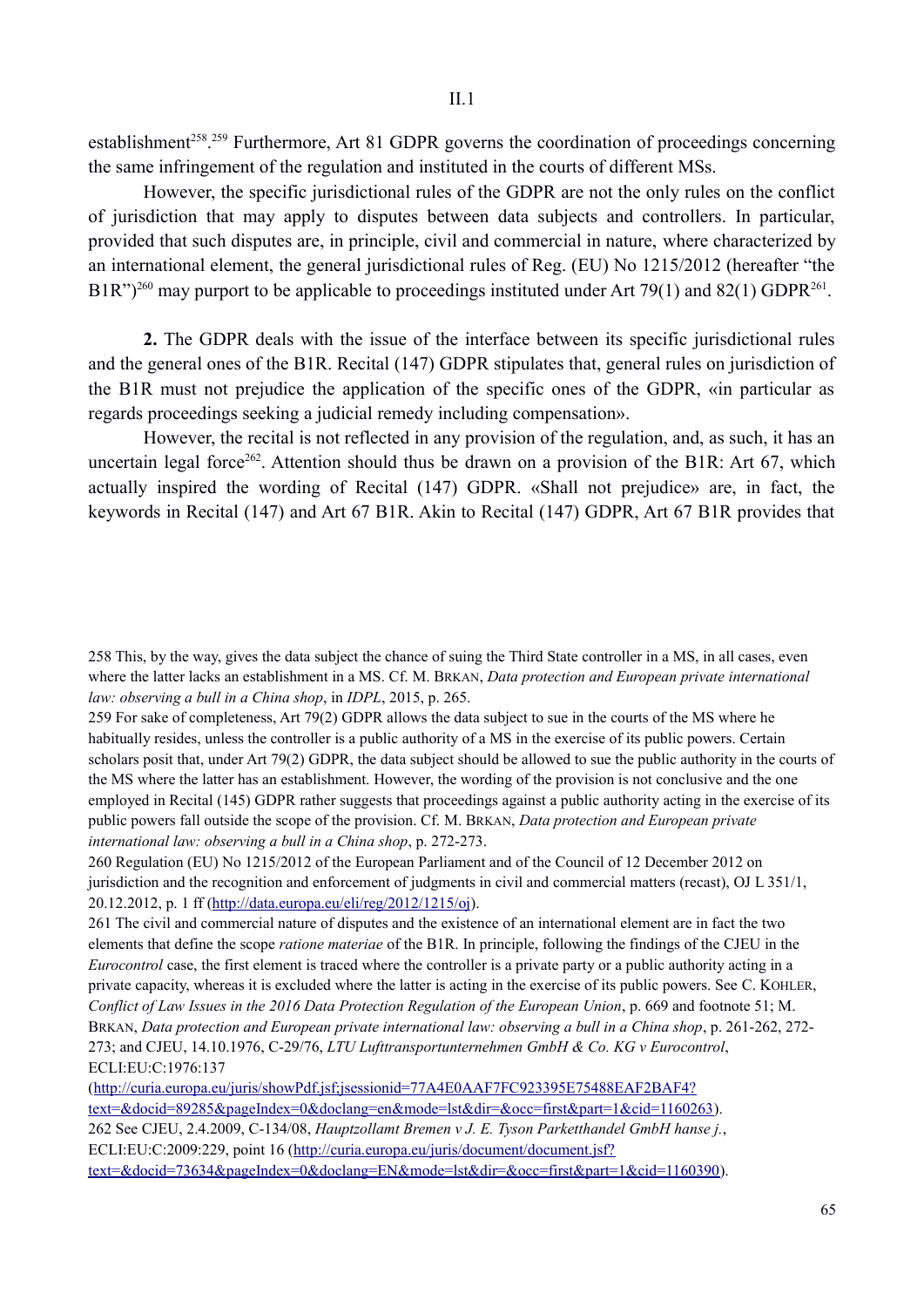the latter regulation must «not prejudice the application of provisions governing jurisdiction<sup>263</sup> (...) in specific matters which are contained in instruments of the Union  $(...)$ <sup>264</sup>.

What follows from Art 67 B1R is that specific jurisdictional rules such as those of the GDPR, do not supersede the general rules of the former regulation, but rather prevail<sup>265</sup> «to the extent of any inconsistency» with the latter regulation<sup>266</sup>. In other words, the specific rules of the GDPR are not to be understood as *lex specialis* vis-à-vis the general ones of the B1R, but rather as a «*lex formidabilis*»267!

Hence, the rules on jurisdiction of the B1R must be disregarded whenever their application may «contradict (…) or affect the integrity and consistency of the special regime provided [in the  $GDPR\psi^{268}$ , whereas in all other cases, the former rules may continue to be applicable<sup>269</sup>. This means that the rules of the B1R may still be applicable, unless their application hampers the jurisdictional favor granted to the data subject, by reducing the number of MSs where he may sue the controller under Art 79(2) GDPR $^{270}$ , or by providing the latter with a greater number of MS courts where it may sue the former.

**3.** Art 79(2) GDPR governs jurisdiction over actions brought by data subjects – and, apparently, by NGOs too  $(\xi 5)$  –, but does not cover actions brought by controllers, which instead may fall within the purview of the general rules of the  $B1R^{271}$ .

This said, the MS of habitual residence referred to in Art 79(2) GDPR is likely to be that where the infringement of the regulation affects the data subject, and, namely, where damage is

264 Few pieces of EU legislation on specific matters contain jurisdictional rules. See L. LUNDSTEDT, *International jurisdiction over cross-border private enforcement actions under the GDPR*, p. 31-32; A. DICKINSON, E. LEIN (eds.), *The Brussels I regulation recast*, Oxford, 2015, p. 564, footnote 4.

266 See A. DICKINSON, E. LEIN (eds.), *The Brussels I regulation recast*, p. 564.

267 G. VAN CLASTER, *Sur des bases fragiles. Le RGPD et les règles de compétence concernant les infractions au droit respect de la vie privée*, in *L'Observateur de Bruxelles*, July 2018, p. 29. Cf. L. LUNDSTEDT, *International jurisdiction over cross-border private enforcement actions under the GDPR*, p. 32 ff.

268 P. FRANZINA, *Jurisdiction regarding Claims for the Infringement of Privacy Rights under the General Data Protection Regulation*, p. 104.

269 See F. MARONGIU BUONAIUTI, *La disciplina della giurisdizione nel regolamento (UE) n. 2016/679 concernenti il trattamento dei dati personali e il suo coordinamento con la disciplina contenuta nel regolamento "Bruxelles I-*bis*"*, in *Cuadernos de Derecho Transacional*, 2017, p. 451; I. REVOLIDIS, *Judicial Jurisdiction over Internet Privacy Violations and the GDPR: a Case of ''Privacy Tourism''?*, in *Masaryk University Journal of Law and Technology*, 2017, p. 22 and footnote 59; P. FRANZINA, *Jurisdiction regarding Claims for the Infringement of Privacy Rights under the General Data Protection Regulation*, p. 104; C. KOHLER, *Conflict of Law Issues in the 2016 Data Protection Regulation of the European Union*, p. 669.

270 See L. LUNDSTEDT, *International jurisdiction over cross-border private enforcement actions under the GDPR*, p. 33-34; C. KOHLER, *Conflict of Law Issues in the 2016 Data Protection Regulation of the European Union*, p. 669. 271 See F. MARONGIU BUONAIUTI, *La disciplina della giurisdizione nel regolamento (UE) n. 2016/679 concernenti il trattamento dei dati personali e il suo coordinamento con la disciplina contenuta nel regolamento "Bruxelles I-*bis*"*, p. 451.

<sup>263</sup> Unlike Recital (147) GDPR, mentioning «rules on jurisdiction», Art 67 B1R makes broader reference to «provisions governing jurisdiction», which thus covers both the special rule on jurisdiction (Art 79(2)) and that on coordination of proceedings (Art 81) of the GDPR.

<sup>265</sup> See A. BARLETTA, *La tutela effettiva della privacy nello spazio (giudiziario) europeo nel tempo (della "aterittorialità") di internet*, in *Europa e diritto privato*, 2017, p. 1197.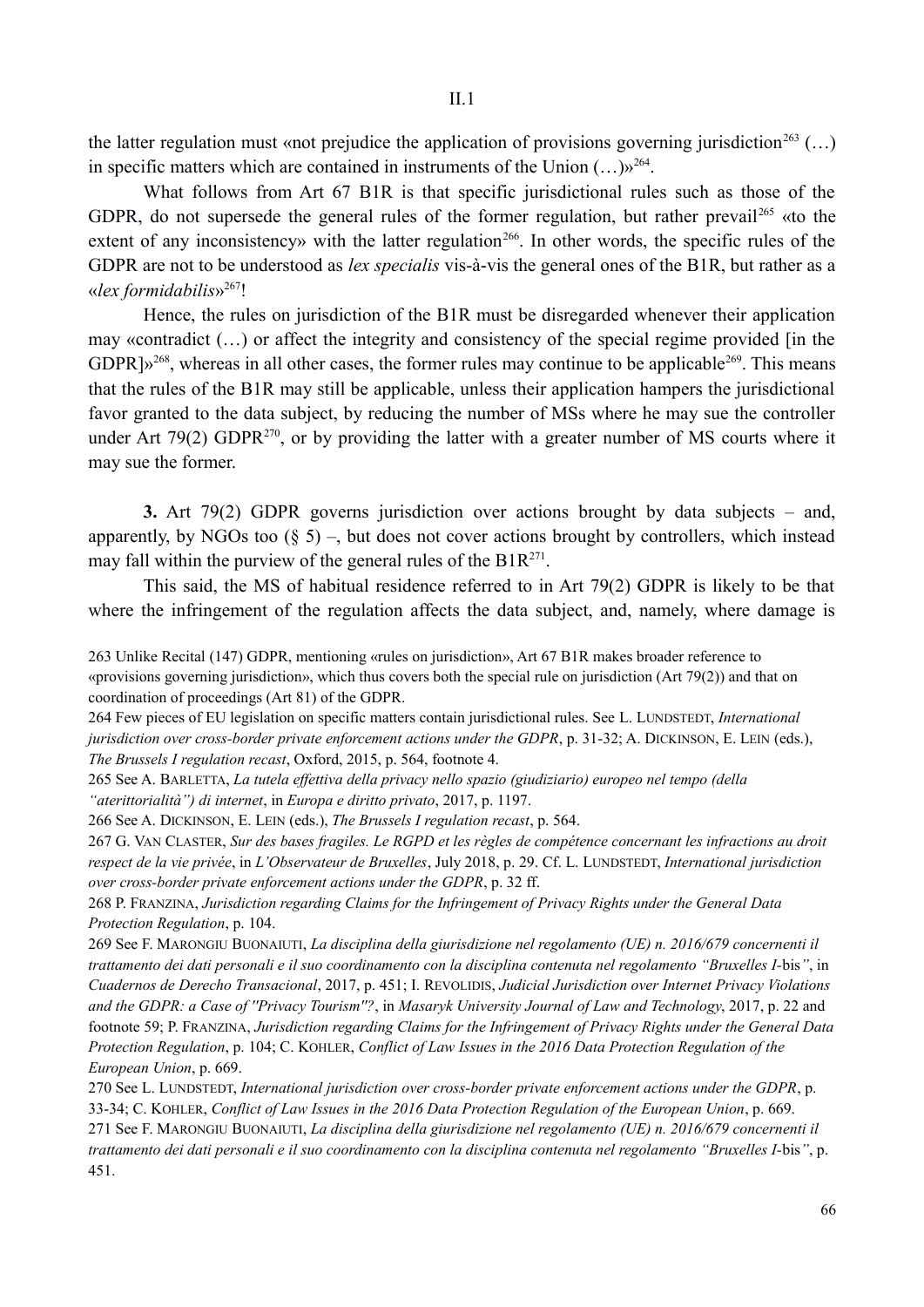caused<sup>272</sup>. Though being used as a connecting factor also in other European private international law instruments, the notion of habitual residence within the meaning of Art 79(2) GDPR is far from being undisputed<sup>273</sup> and yet less controversial than that of establishment mentioned in the first period of the same provision.

As concerns the notion of establishment, it is submitted that, following the first period of Art 79(2) GDPR, the data subject may elect to sue in the MS where the controller has an establishment<sup>274</sup> and not only in that where the latter has its main establishment<sup>275</sup>. This gives the data subject a wider choice, since the notion of establishment in Recital (22) GDPR is broader than that of main establishment in Art  $4(16)$  of the regulation<sup>276</sup>.

## 272 See ID., p. 455.

274 Provided that the provision only refers to cases where the controller has an establishment in a MS, it should not apply where the controller has none. However, Kohler posits that the provision may vest jurisdiction in the courts of the MS of the representative appointed by a controller lacking establishments in a MS, in accordance with Art 27 GDPR. Actually, this opinion is backed by the last period of Recital (80) GDPR, which stipulates that enforcement proceedings should also be available against representatives. However, the recital is not reflected in any provision of the GDPR, including Art 79(2) thereof. Furthermore, in the *Weltimmo* case, the CJEU found that a processor had an establishment in a MS, by taking into account a number of facts, among which, the appointment of a representative with an address in that MS. It appears that, in principle, the mere appointment of a representative in a MS should not be sufficient to consider a controller as having an establishment in the same MS. Therefore, the preferred reading of the first period of Art 79(2) GDPR, is that the provision does not vest jurisdiction in the courts of the MS where a representative is based, unless it may qualify as an establishment within the meaning of the regulation. See C. KOHLER, *Conflict of Law Issues in the 2016 Data Protection Regulation of the European Union*, p. 668; CJEU, 1.10.2015, C-230/14, *Weltimmo s.r.o. v Nemzeti Adatvédelmi és Információszabadság Hatóság*, ECLI:EU:C:2015:639, points 32 ff (http://curia.europa.eu/juris/document/document.jsf?

docid=168944&text=&dir=&doclang=EN&part=1&occ=first&mode=DOC&pageIndex=0&cid=3527546).

275 See F. MARONGIU BUONAIUTI, *La disciplina della giurisdizione nel regolamento (UE) n. 2016/679 concernenti il trattamento dei dati personali e il suo coordinamento con la disciplina contenuta nel regolamento "Bruxelles I-*bis*"*, p. 453, echoing P. FRANZINA, *Jurisdiction regarding Claims for the Infringement of Privacy Rights under the General Data Protection Regulation*, p. 99-100. But see L. LUNDSTEDT, *International jurisdiction over cross-border private enforcement actions under the GDPR*, p. 27-28, 34, according to which establishment referred in Art. 79(2) GDPR is actually to be understood as main establishment.

276 The recital reflects the «flexible definition» of establishment in Recital (19) Directive 95/46/EC, endorsed by the CJEU in the *Google Spain*, *Weltimmo* and *Wirtschaftsakademie* cases. See, respectively, CJEU, 14.5.2014, C-131/12, *Google Spain SL and Google Inc. v Agencia Española de Protección de Datos (AEPD) and Mario Costeja González*, ECLI:EU:C:2014:317, point 49 (http://curia.europa.eu/juris/document/document.jsf?docid=152065&doclang=en); *Weltimmo*, points 32 ff; 5.6.2018, C-210/16, *Unabhängiges Landeszentrum für Datenschutz Schleswig-Holstein v Wirtschaftsakademie Schleswig-Holstein GmbH*, ECLI:EU:C:2018:388, point 55 (curia.europa.eu/juris/document/document.jsf?

text=&docid=202543&pageIndex=0&doclang=EN&mode=req&dir=&occ=first&part=1&cid=3527736).

<sup>273</sup> Cf. G. VAN CLASTER, *Sur des bases fragiles. Le RGPD et les règles de compétence concernant les infractions au droit respect de la vie privée*, p. 29-30; L. LUNDSTEDT, *International jurisdiction over cross-border private enforcement actions under the GDPR*, p. 28-29; P. FRANZINA, *Jurisdiction regarding Claims for the Infringement of Privacy Rights under the General Data Protection Regulation*, p. 101 ff.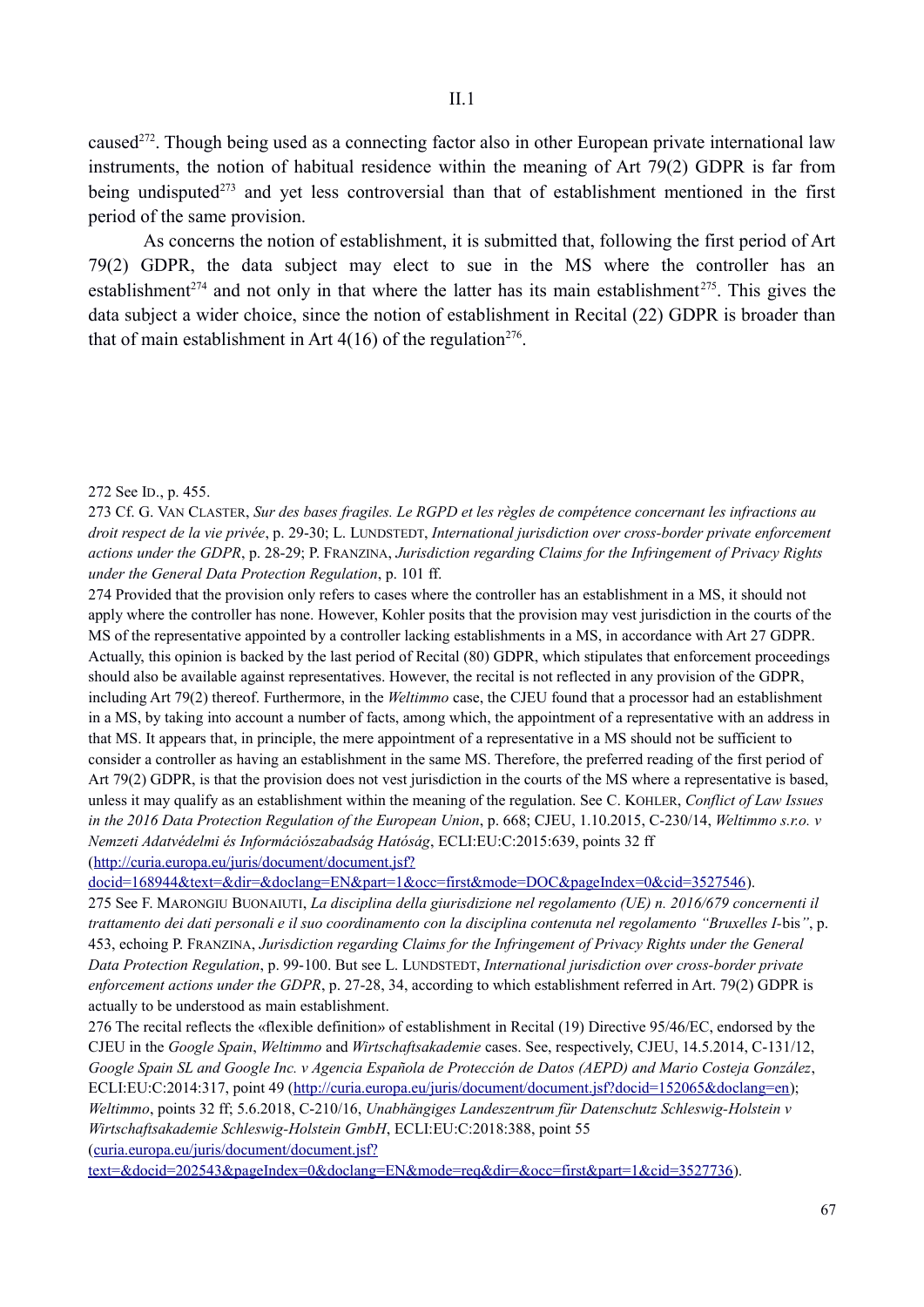Generic reference to an establishment also implies that, though likely<sup>277</sup>, the relevant establishment is not necessarily that where the infringement of the GDPR took place<sup>278</sup>. On the contrary, that is to say, if the data subject were required to fulfil the cumbersome task of proving that the infringement of the GDPR took place in the establishment located in the MS of the seised courts, the aim pursued by the regulation of granting the data subject with more favorable rules on jurisdiction could be undermined<sup>279</sup>. This is why, following a first reading, the establishment mentioned in Art 79(2) GDPR may lack any connection with the infringement of the regulation, even if this would admittedly encourage forum shopping by data subjects<sup>280</sup>.

But a second and different reading should be preferred, one that better reflects the principles enshrined in the case law of the Court of Justice (hereafter "CJEU") on EU data protection legislation<sup>281</sup>. Following such case law, establishment is not just that where the unlawful handling of personal data took place, but also that in the context of whose activities such handling was carried out282. The latter being the case where such activities are «inextricably linked» with the unlawful handling<sup>283</sup>. If these findings were applied to the first period of Art 79(2) GDPR, then the provision could vest jurisdiction in the courts of the MS of the establishment where the infringement of the regulation took place, and where activities carried out were inextricably linked with the same infringement. Where followed, this reading could lower the risk of forum shopping and yet favor the data subject sufficiently<sup>284</sup>.

The second reading should thus be preferred in that it better reflects the case law of the CJEU, whereas the first reading, a part from encouraging forum shopping, could lead to the application of Art 79(2) GDPR also in cases lacking an international element<sup>285</sup>.

277 See F. MARONGIU BUONAIUTI, *La disciplina della giurisdizione nel regolamento (UE) n. 2016/679 concernenti il trattamento dei dati personali e il suo coordinamento con la disciplina contenuta nel regolamento "Bruxelles I-*bis*"*, p. 451; D. COOPER, C. KUNER, *Data Protection Law and International Dispute Resolution*, in *RCADI*, CCCLXXXII, 2017, p. 121.

278 See G. VAN CLASTER, *Sur des bases fragiles. Le RGPD et les règles de compétence concernant les infractions au droit respect de la vie privée*, p. 29; F. MARONGIU BUONAIUTI, *La disciplina della giurisdizione nel regolamento (UE) n. 2016/679 concernenti il trattamento dei dati personali e il suo coordinamento con la disciplina contenuta nel regolamento "Bruxelles I-*bis*"*, p. 453.

279 See P. FRANZINA, *Jurisdiction regarding Claims for the Infringement of Privacy Rights under the General Data Protection Regulation*, p. 100.

280 See ID., p. 101.

281 Namely, on Directive 95/46/EC and, in particular, on Art 4(1)(a) thereof.

282 See Art 3(1) and the first period of Recital (22) GDPR. See also the findings of the CJEU on Art 4(1)(a) Directive 95/46/EC in *Google Spain*, point 52, and *Wirtschaftsakademie Schleswig-Holstetin*, point 57.

283 See CJEU, *Google Spain*, points 51 ff; *Wirtschaftsakademie Schleswig-Holstein*, point 60.

284 However, alike the first, the second reading does not secure a strong connection between the seised court and the infringement of the GDPR in all cases. This is the consequence of taking the flexible notion of establishment, which is linked to a wider issue: the far reaching scope of European data protection legislation. Cf. I. REVOLIDIS, *Judicial Jurisdiction over Internet Privacy Violations and the GDPR: a Case of ''Privacy Tourism''?*, p. 26 ff.

285 The international element that triggers the application of Art 79(2) GDPR consists in the difference between the MS where the data subject habitually resides and that where the establishment of the controller is located. The first reading examined above appears to imply that the existence of an establishment in a foreign MS may be sufficient to trigger the application of Art 79(2) GDRP. If so, the provision could be applicable in purely domestic cases, that is to say, where the data subject, the controller, the infringement and the damage caused are located in the same MS, insofar as the controller has an establishment in a different MS. Instead, following the second and preferred reading also examined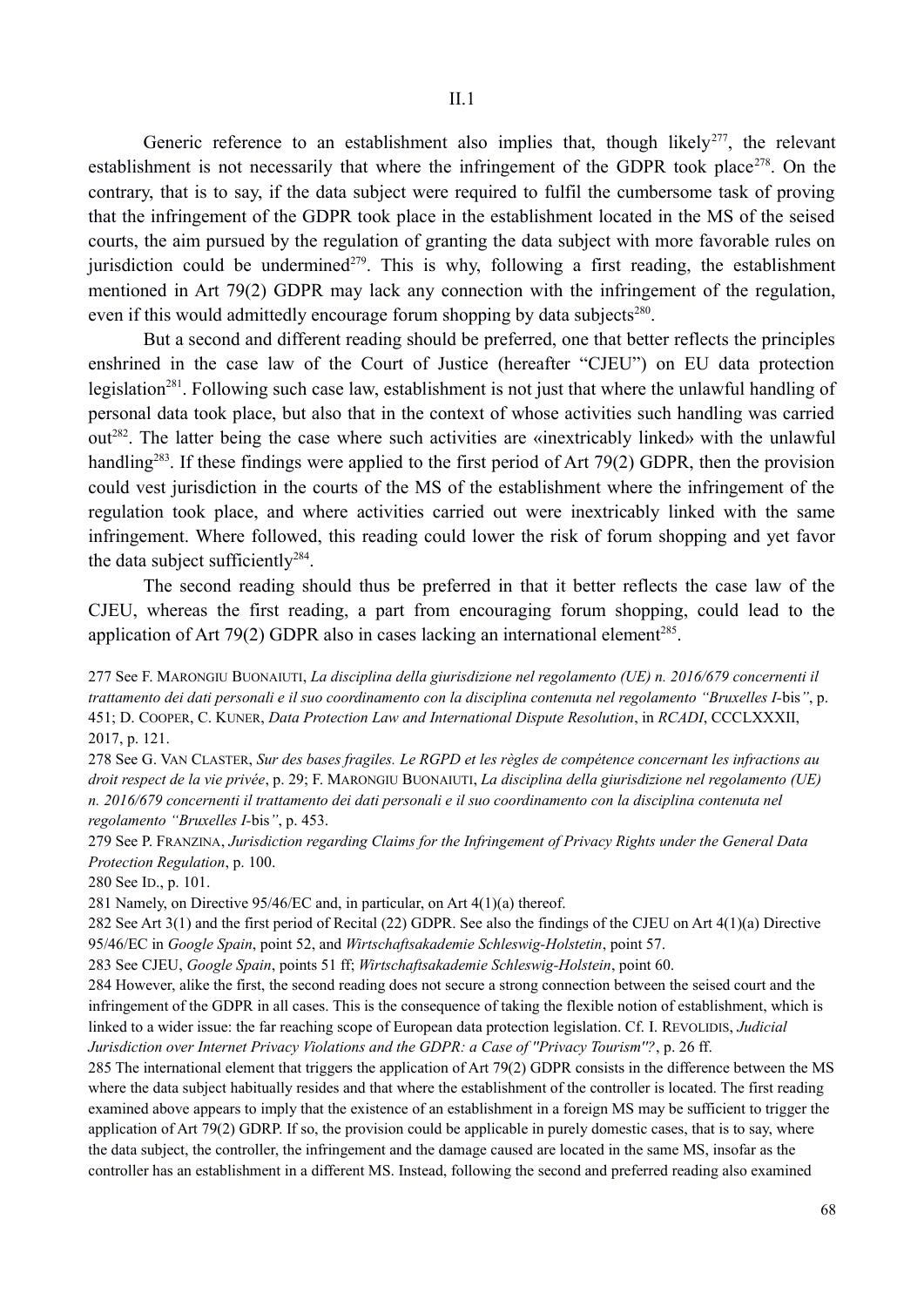Drawing on Art 81 GDPR, the provision addresses the issue of multiple proceedings concerning «the same subject matter as regards processing by the same controller». Pursuant to Art 81(1) and (2) GDPR, where such proceedings are pending before the courts of different MSs, the MS court second seised may elect to suspend proceedings instituted before it, but only after having taken contact with the MS court first seised, to confirm the existence of proceedings concerning the processing by the same controller. Art 81(3) GDPR further provides that, where proceedings are pending at first instance before the MS court second seized, the latter may also, on application of one of the parties, decline jurisdiction if the MS court first seised has jurisdiction over the actions in question and its law permits consolidation thereof $286$ .

Recital (144) GDPR might suggest that Art 81 of the regulation only refers to proceedings instituted under Art 78 of the same regulation, that is to say against a decision by a supervisory authority<sup>287</sup>.<sup>288</sup> However, the recital may not lead to a narrower reading of Art 81 GDPR and the broad wording of the provision suggests that it should also be applicable to multiple proceedings instituted under Art 79(2) of the regulation<sup>289</sup>.

If this is correct, then a following question arises: whether the provision applies where multiple proceedings are instituted by data subjects only, or also where such proceedings are pending in parallel with those instituted by a controller, under different heads of jurisdiction, say Art 7(2) B1R (§ 4).

Though the wording of Art 81 GDPR appears to be broad enough to cover also the latter case, it has been held that, where multiple proceedings are instituted respectively by data subjects and controllers, their coordination should be governed by the general rules of the B1R and not those of the GDPR $^{290}$ .

Unlike Art 81 GDPR, general rules of the B1R on related proceedings and *lis pendens* are based on the principle of temporal priority: the MS courts second seised must stay proceedings. As discussed below (§ 5), the principle enshrined in these general rules is inadequate in mass harm situations, such as those that may arise from infringements of the GDPR.

above, the international element may exist only if the MS where the data subject habitually resides is different from that of the establishment where the infringement of the GDPR took place, or where activities inextricably linked to the same infringement were carried out. There appears to be also another element that should be deemed international and thus trigger the application of Art 79(2) GDPR: damage resulting from the infringement of the regulation caused in a MS other than that where the data subject habitually resides.

286 This provision was clearly inspired from Art 30(2) B1R.

287 P. FRANZINA, *Jurisdiction regarding Claims for the Infringement of Privacy Rights under the General Data Protection Regulation*, p. 106.

288 Actually, this reading may be upheld by referring to Art 76(3) and (4) of the proposed text of the GDPR. See Proposal for a Regulation of the European Parliament and the Council on the protection of individuals with regard to the processing of personal data and on the free movement of such data (General Data Protection), COM(2012) 11 final, (http://www.europarl.europa.eu/RegData/docs\_autres\_institutions/commission\_europeenne/com/2012/0011/COM\_CO M(2012)0011\_EN.pdf).

289 See F. MARONGIU BUONAIUTI, *La disciplina della giurisdizione nel regolamento (UE) n. 2016/679 concernenti il trattamento dei dati personali e il suo coordinamento con la disciplina contenuta nel regolamento "Bruxelles I-*bis*"*, p. 458 and footnote 29.

290 See F. MARONGIU BUONAIUTI, *La disciplina della giurisdizione nel regolamento (UE) n. 2016/679 concernenti il trattamento dei dati personali e il suo coordinamento con la disciplina contenuta nel regolamento "Bruxelles I-*bis*"*, p. 458 ff.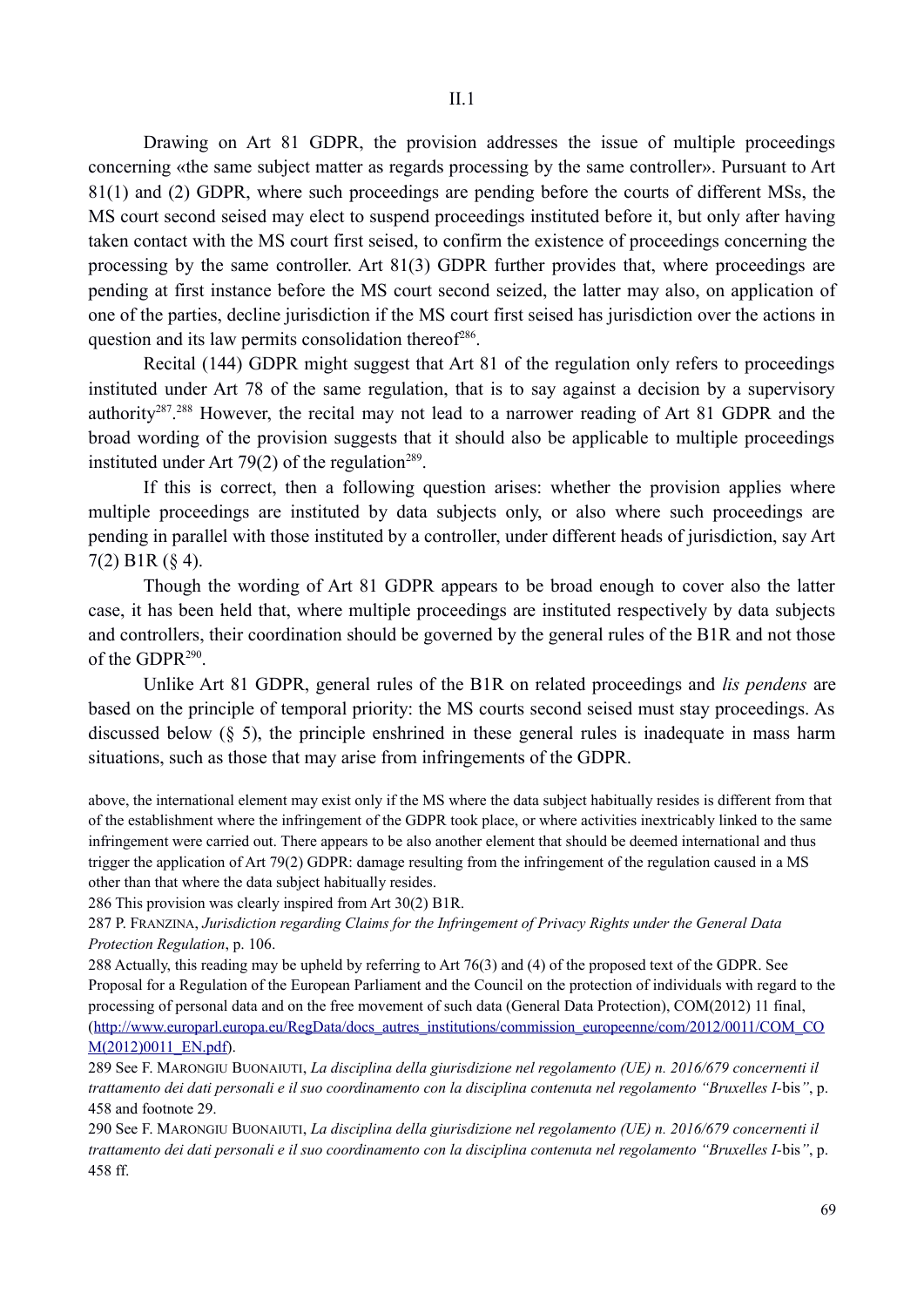These are the reasons why the preferred reading of Art 81 GDPR is that the provision may apply in cases of multiple proceedings concerning the processing by the same controller, irrespective of the party that has instituted them.

**4.** Indeed, domestic courts, and, ultimately, the CJEU will have the last say as to which jurisdictional rules of the B1R will survive the GDPR<sup>291</sup>. In the meantime, scholars have faced the issue with reference to, in particular, Arts 4(1), 7, 18, 25, 26, 29 and 30 B1R, which respectively provide for the general head of jurisdiction, special heads of jurisdiction, the head of jurisdiction over consumer contracts, prorogation of jurisdiction, related proceedings and *lis pendens*.

Before examining each of the provisions mentioned above and the interface with the GDPR, it must be recalled that Art 79(2) of the regulation does not govern jurisdiction over actions brought by controllers, which instead may fall within the purview of the B1R.

Having this recalled, under Art 4(1) B1R, a person domiciled in a MS may be sued in the courts of that MS. This provision is not exactly the same as the one in the first period of Art 79(2) GDPR, since the notion of domicile is narrower than that of establishment within the meaning of the latter provision. In particular, when it comes to companies, following Art 63 B1R, domicile is the place of the MS where the company (or other legal person or association) has its statutory seat, central administration or principal place of business. As a consequence, where the place of domicile is not the establishment within the meaning of the first period of Art 79(2) GDPR, the data subject should be allowed to sue the controller also in the courts of the MS where the controller has its domicile under Arts  $4(1)$  and 63 B1R<sup>292</sup>.

Moving to special heads of jurisdiction of the B1R, these apply in addition to the general head of jurisdiction and thus, under the latter regulation, a claimant may elect whether to sue a defendant domiciled in a MS either in the courts mentioned in Art 4(1), or, alternatively, in those mentioned in Art 7 of the same regulation<sup> $293$ </sup>.

Art 7(1) B1R provides that, in matters relating to contract, courts having jurisdiction are those of the MS where the place of performance of the obligation in question is located<sup>294</sup>. It is submitted that, where the provisions of the GDPR are embedded in a contract between a data subject and a controller, and disputes arise from the infringement of the same provisions, the latter should also be allowed to sue in the courts of the MS mentioned in Art  $7(1)$  B1R<sup>295</sup>, which – though unlikely – may be different from those mentioned in Art 79(2) GDPR.

291 See I. REVOLIDIS, *Judicial Jurisdiction over Internet Privacy Violations and the GDPR: a Case of ''Privacy Tourism''?*, p. 22.

292 See L. LUNDSTEDT, *International jurisdiction over cross-border private enforcement actions under the GDPR*, p. 13; I. REVOLIDIS, *Judicial Jurisdiction over Internet Privacy Violations and the GDPR: a Case of ''Privacy Tourism''?*, p. 22.

293 See Art 5(1) B1R.

294 See Art 7(1)(a) B1R.

295 See L. LUNDSTEDT, *International jurisdiction over cross-border private enforcement actions under the GDPR*, p. 13-14; C. KOHLER, *Conflict of Law Issues in the 2016 Data Protection Regulation of the European Union*, p. 669-670; M. BRKAN, *Data protection and European private international law: observing a bull in a China shop*, in *International Data Privacy Law*, p. 266.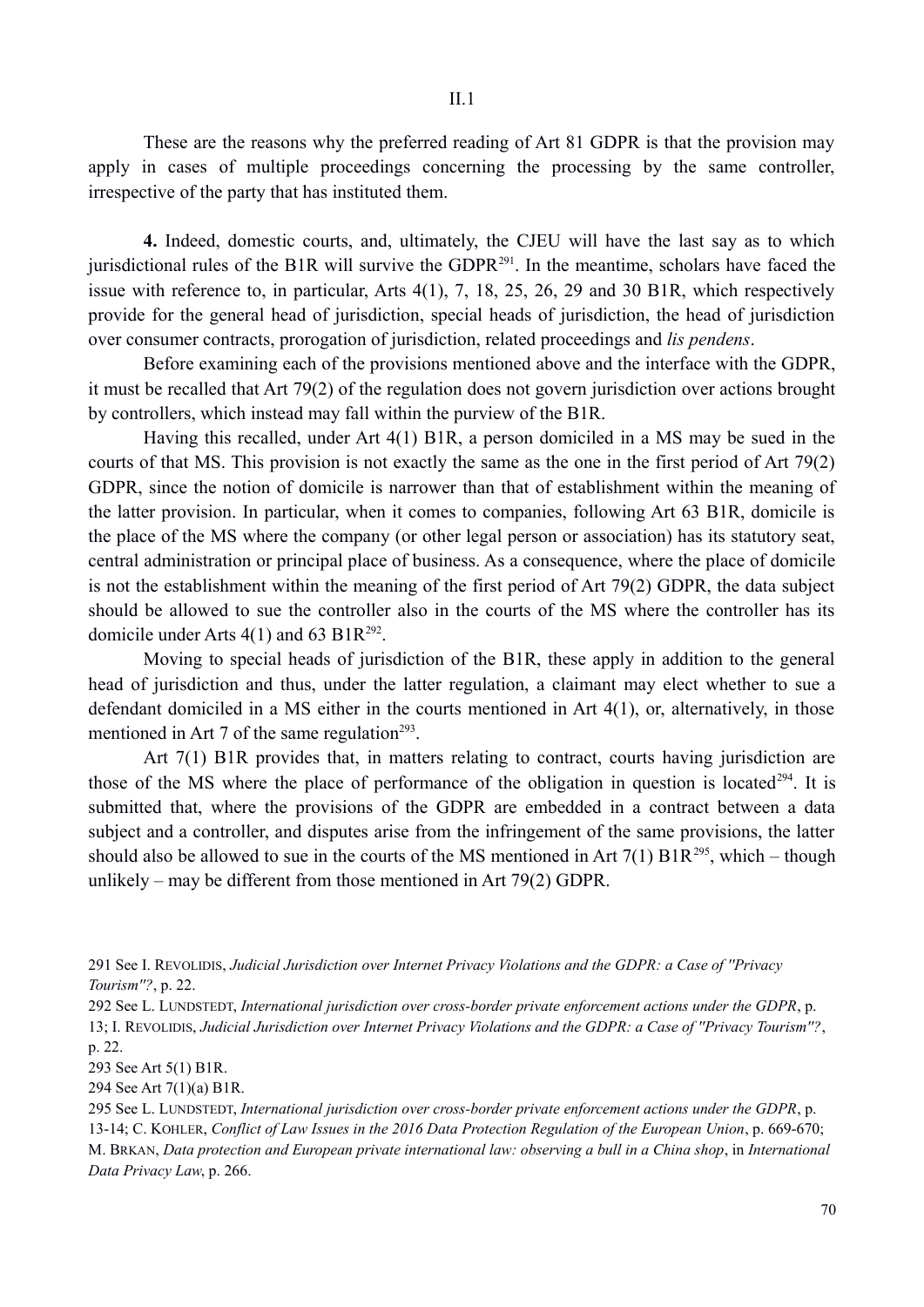Instead, where disputes concern contracts entered into by weaker parties<sup>296</sup>, protective heads of jurisdiction apply297. These heads of jurisdiction take precedence over the other rules of the B1R<sup>298</sup> and purport to favor weaker parties on a jurisdictional level. Art 18 B1R deals with jurisdiction over consumers contracts. Akin to Art 79(2) GDPR, Art 18(1) B1R provides that a consumer may sue the professional either in the courts of the MS where he is domiciled or where the latter is based. Hence, where a contract embedding the provisions of the GDPR exists and the data subject is a consumer, the latter should be able to rely on Art 18 B1R<sup>299</sup>, especially if his domicile is different from that where he habitually resides within the meaning of Art 79(2) GDPR.

Art 18 B1R also provides that the professional may sue the consumer only in the MS where the latter is domiciled<sup>300</sup>. Though clearly inspired by the protective rules on jurisdiction of the B1R, including Art 18 thereof, surprisingly, neither Art 79 GDPR, nor any other provision of the latter regulation, governs jurisdiction over actions brought by the controller against the data subject and thus, as repeatedly mentioned above, jurisdiction over such actions may be governed by the general rules of the B1R.

Drawing back to special heads of jurisdiction, under Art 7(2) B1R, in matters relating to tort jurisdiction lies with the court of the MS where the harmful event occurred or may occur. This is the provision of the B1R that has raised major debate among scholar as to the interface of the latter regulation and the GDPR.

Following the sc. ubiquity approach taken by the ECJ, Art 7(2) B1R vests jurisdiction both in the courts of the MS where damage is caused and in those of the MS where the event giving rise to it takes place $301$ .

In the specific case of claims for compensation of damages arising from the infringement of personality rights by means of content placed online on an internet website<sup>302</sup>, the CJEU held that

296 During the recasting of Reg. (EC) No 44/2001 of 22 December 2000 on jurisdiction and the recognition and enforcement of judgments in civil and commercial matters, by its letter of 20 September 2011, the European Data Protection Supervisor urged the Commission to consider whether «jurisdictional rules [should] protect the weaker party also in data protection litigation». The proposal was dropped and, ultimately, only consumers, insured (policyholders and beneficiaries) and individual employees qualify as weaker parties under the B1R. See the letter of the  $20<sup>th</sup>$  of September 2011, by the European Data Protection Authority, addressed to the Commission and bearing the following record number: GB/HH/et/D(2011)1571 C 2011-0106 (https://edps.europa.eu/sites/edp/files/publication/11-09- 20 letter reding en.pdf).

297 See Sections 3, 4 and 5 B1R, which respectively apply in cases of insurance, consumer and individual employment contracts.

298 Except exclusive heads of jurisdiction in Art 23 B1R.

299 See M. BRKAN, *Data protection and European private international law: observing a bull in a China shop*, in *International Data Privacy Law*, p. 276-278. See also L. LUNDSTEDT, *International jurisdiction over cross-border private enforcement actions under the GDPR*, p. 14 ff.

300 See Art 18(2) B1R.

301 See CJEU, 30.11.1976, C-21/76, *Handelskwekerij G. J. Bier BV v Mines de potasse d'Alsace SA.*, ECLI:EU:C:1976:166 (http://curia.europa.eu/juris/showPdf.jsf?

text=&docid=89372&pageIndex=0&doclang=EN&mode=lst&dir=&occ=first&part=1&cid=3528393).

302 See, for further readings, M. A. LUPOI, *Attività online e criteri di collegamento giurisdizionale*, in *RTDPC*, 2018, p. 509 ff; Opinion of Advocate General Bobek, delivered on 13.7.2018, in C-194/16, *Bolagsupplysningen OÜ and Ingrid Ilsjan v Svensk Handel AB,* ECLI:EU:C:2017:554 (http://curia.europa.eu/juris/document/document.jsf?

text=&docid=195583&pageIndex=0&doclang=EN&mode=lst&dir=&occ=first&part=1&cid=3528548); B. HESS, *The Protection of Privacy in the Case Law of the CJEU*, in B. HESS, C. M. MARIOTTINI (eds.), *Protecting Privacy in Private*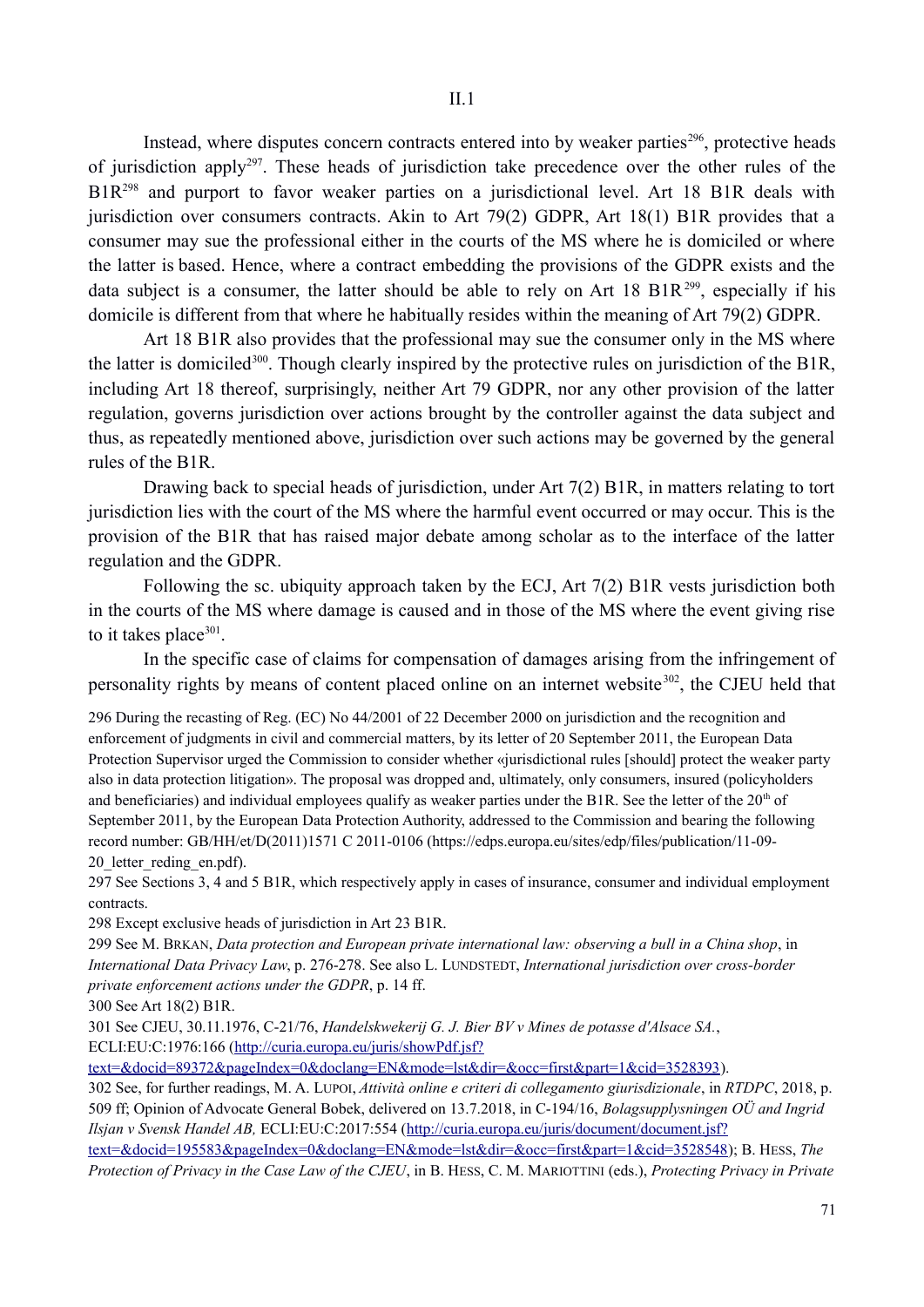courts having jurisdiction under Art 7(2) B1R are those of the MS where the injured party has his center of interests – which, though unlikely, may be different from his habitual residence – or those where the publisher is established, or, alternatively, those where the content placed online is or has been accessible<sup>303</sup>. Following such case law, in the first two cases, the courts have jurisdiction over damage to the injured party, wherever it was caused, whereas, in the third case, the courts of the MS have jurisdiction only over damage caused in that State<sup>304</sup>.

Provided that, potentially, content placed online may be accessed in all 28 MSs, the courts of all such MSs could take jurisdiction, though only in relation to damage caused in their respective territory305. This solution leads to a fragmentation of jurisdiction amongst the courts of the MSs and is why the approach taken by the CJEU is known as the "mosaic" approach.

It is doubt whether the "mosaic" approach should extend to Art 79(2) GDPR $^{306}$ ; the preferred reading is it should not<sup>307</sup>. In cases of claims for compensation of damages arising from the infringement of the right to data protection on the internet, the courts of the MS seised under Art 79(2) should be allowed to assess the entire damage suffered by the data subject, even where such courts are not those of the MS where the latter has his center of interests or where the controller is established<sup>308</sup>. If otherwise, the aim pursued by the GDPR of granting data subjects «full and effective compensation for the damage they have suffered»309 could be undermined.

Furthermore, scholars disagree as to whether Art 79(2) GDPR may apply in parallel with Art 7(2) B1R, even if the latter provision admittedly increases the number of MS courts the data subject may rely on. Those who rule out the possibility stress that, if both provisions were applicable, in case of infringements of the right to data protection on the internet, data subjects would be granted

*International and Procedural Law and Data Protection*, Baden-Baden, 2015, p. 89 ff.

303 See CJEU, 25.10.2011, C-509/09 and C-161/10, *eDate Advertising GmbH and Others v X and Société MGN LIMITED*, ECLI:EU:C:2011:685 (http://curia.europa.eu/juris/document/document.jsf?)

text=&docid=111742&pageIndex=0&doclang=EN&mode=req&dir=&occ=first&part=1&cid=3528601) and, most recently, 17.10.2018, C-194/16, *Bolagsupplysningen OÜ and Ingrid Ilsjan v Svensk Handel AB*, ECLI:EU:C:2017:766 (http://curia.europa.eu/juris/document/document.jsf?

text=&docid=195583&pageIndex=0&doclang=EN&mode=req&dir=&occ=first&part=1&cid=3528684).

304 See CJEU, *eDate Advertising*, points 42 ff, citing CJEU, 7.3.2005, C-68/93, *Fiona Shevill, Ixora Trading Inc., Chequepoint SARL and Chequepoint International Ltd v Presse Alliance SA.*, ECLI:EU:C:1995:61 (http://curia.europa.eu/juris/showPdf.jsf?

text=&docid=98911&pageIndex=0&doclang=EN&mode=lst&dir=&occ=first&part=1&cid=3528759), on a case of defamation through the press, where the court took, for the first time, the "mosaic" approach.

305 See Opinion of AG Bobek, in *Bolagsupplysningen*, points 77 and 80.

309Recital (146) GDPR.

<sup>306</sup> See G. VAN CLASTER, *Sur des bases fragiles. Le RGPD et les règles de compétence concernant les infractions au droit respect de la vie privée*, p. 29.

<sup>307</sup> Cf. L. LUNDSTEDT, *International jurisdiction over cross-border private enforcement actions under the GDPR*, p. 29; M. BRKAN, *Data protection and European private international law: observing a bull in a China shop*, in *International Data Privacy Law*, p. 271.

<sup>308</sup> In the *eDate Advertising* the notion of establishment is that taken in Directive 2000/31/EC, which appears to be slightly narrower than that of the GDPR. See CJEU, *eDate Advertising*, points 53 ff; Recital (19) Directive 2000/31/EC of the European Parliament and of the Council of 8 June 2000 on certain legal aspects of information society services, in particular electronic commerce, in the Internal Market ("Directive on electronic commerce"), OJ L 178, 17.7.2000, p. 1 ff (http://data.europa.eu/eli/dir/2000/31/oj).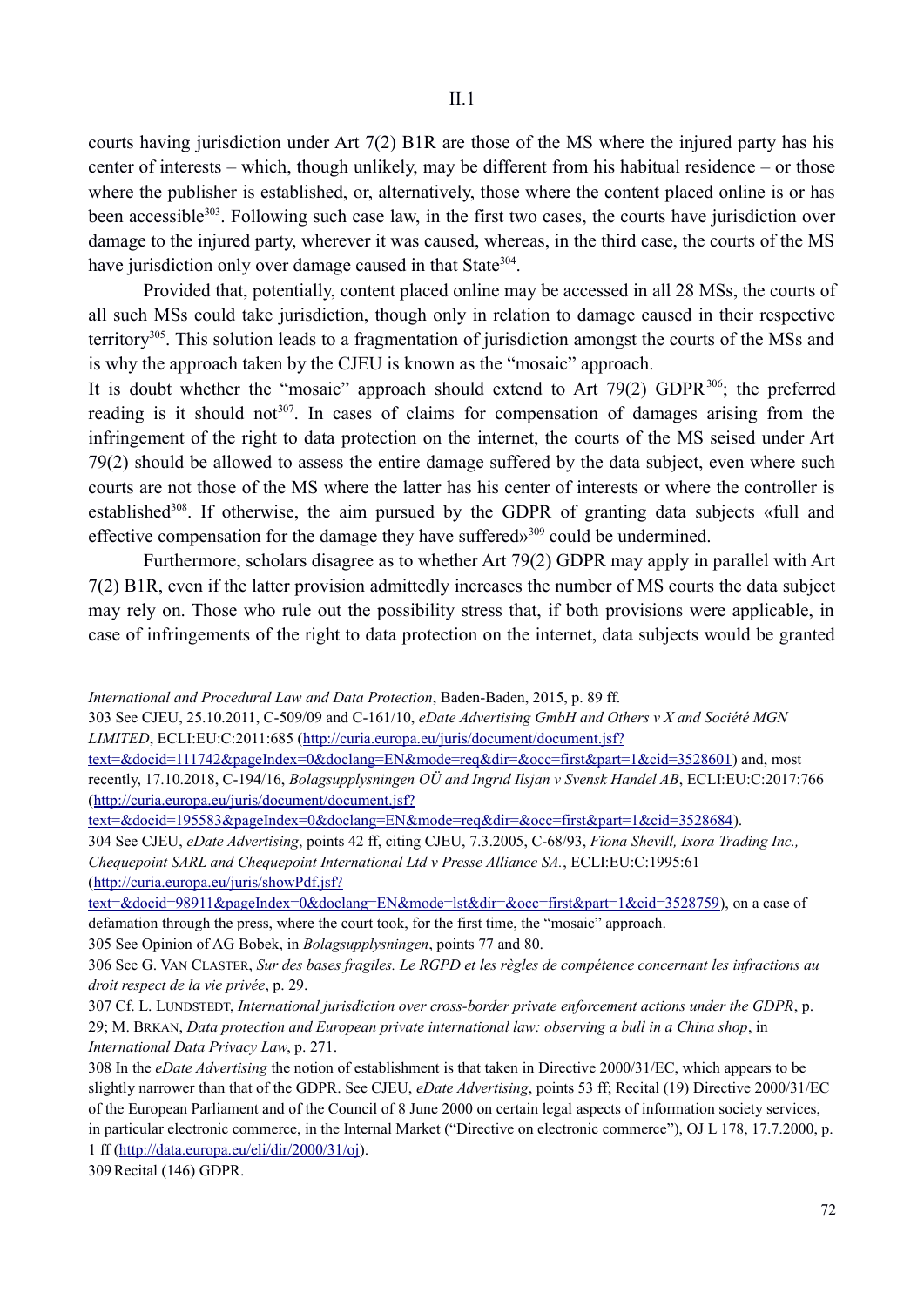an «overextended jurisdictional privilege»<sup>310</sup> and this «would harm the clarity and unity of the special regime laid down in Art  $79(2)$  GDPR $v^{311}$ .

Even if these assumptions were correct, there appears to be a reason why the concurrent application of Art 7(2) B1R and 79(2) GDPR should be endorsed.

Art 7(2) B1R governs jurisdiction also over actions brought by alleged tortfeasors for negative declarations seeking to establish the absence of their liability in tort<sup>312</sup>. Now, bearing in mind that jurisdiction over actions brought by controllers seeking a declaration of non-liability under the GDPR may be, in principle, governed by Art  $7(2)$   $B1R<sup>313</sup>$ , if the latter provision were not applicable in parallel with Art 79(2) GDPR, then controllers could sue in a greater number of MSs than those where the data subject could. This imbalance would be even greater where the data subject were claiming together with data subjects from different MSs, through an Art 80(1) GDPR NGO, in which case, the only courts available would be those of the MS where the controller has an establishment (§ 5). All this appears to be inconsistent with the protective policy underlying the GDPR and is why a concurrent application of Art 79(2) thereof and Art 7(2) B1R should be endorsed.

Coming to prorogation of jurisdiction by consent, under Art 25 B1R, parties may agree that «the courts of a Member State are to have jurisdiction to settle any disputes which have arisen or which may arise between them in connection with a particular legal relationship». A similar agreement on jurisdiction may be either exclusive or non-exclusive; it is exclusive where the parties have not agreed otherwise. Where exclusive, the agreement confers jurisdiction on the selected MS court and derogates jurisdiction of any other court, whereas a non-exclusive one only bestows authority upon the selected courts. This means that, where a non-exclusive jurisdiction agreement applies, a part from the selected MS courts, other courts may take jurisdiction over the prorogued disputes, insofar as they are provided with such under different rules of the B1R, say, for instance, Arts 4(1) or 7 thereof.

But a jurisdiction agreement may also be asymmetric. An asymmetric jurisdiction agreement is one which provides one of the parties with a greater number of courts to resort to. A particular kind of asymmetric agreements are sc. one-sided jurisdiction agreements, whereby one party may sue only in the courts of one State and the other may sue in the courts of that and other States. In other words, such a kind of jurisdiction agreements are exclusive for one party and non-exclusive for the other.

Similar agreements are the only that, according to the B1R, weaker parties, amongst which consumers, may enter into<sup>314</sup>. In fact, following Art 19 B1R, in case disputes have arisen between a consumer and a professional, the litigants may enter into a jurisdiction agreement according to

310 I. REVOLIDIS, *Judicial Jurisdiction over Internet Privacy Violations and the GDPR: a Case of ''Privacy Tourism''?*, p. 23.

311 P. FRANZINA, *Jurisdiction regarding Claims for the Infringement of Privacy Rights under the General Data Protection Regulation*, p. 105.

312 See CJEU, 25.10.2012, C-133/11, *Folien Fischer AG and Fofitec AG v Ritrama SpA*, ECLI:EU:C:2012:664 (curia.europa.eu/juris/document/document.jsf?

text=&docid=128908&pageIndex=0&doclang=EN&mode=lst&dir=&occ=first&part=1&cid=3529058).

313 But see P. FRANZINA, *Jurisdiction regarding Claims for the Infringement of Privacy Rights under the General Data Protection Regulation*, p. 92 and 105.

314 See Arts 15, 19 and 23 B1R.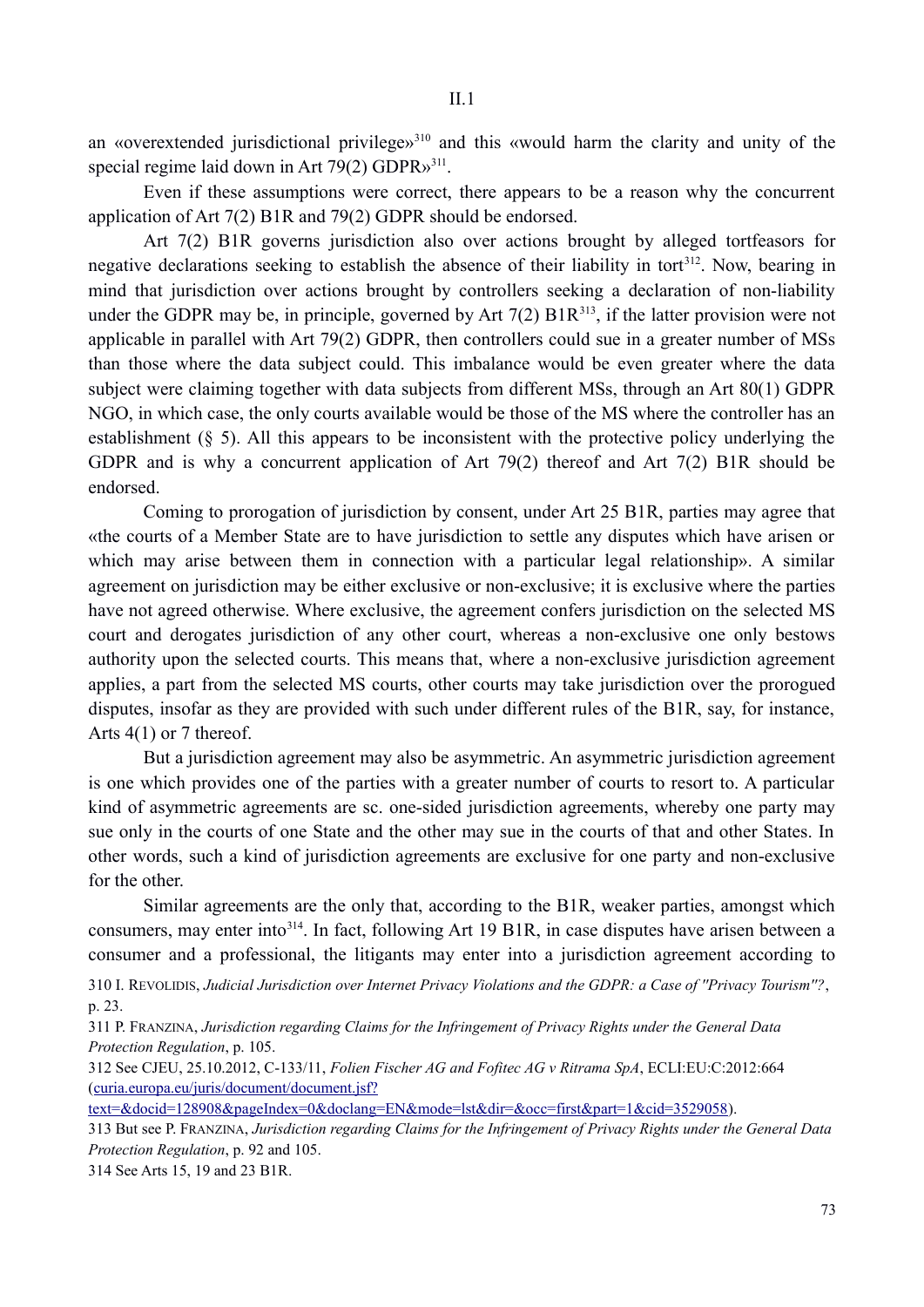which the consumer may sue in more MS courts than those made available in Art 18(1) B1R, whilst leaving the professional with no other choice than suing in the courts where the same consumer is domiciled.

Under the GDPR, jurisdiction agreements should be permitted, as far as they increase the number of MS courts where the data subject may sue the controller<sup>315</sup>, whilst reducing or leaving unaffected the number of MS courts made available to the controller. Hence, a one-sided jurisdiction agreement favoring the data subject should be permitted, whereas an exclusive or a nonexclusive jurisdiction agreement should not<sup>316</sup>.

This said, prorogation of jurisdiction may also take place tacitly. According to Art 26 B1R, tacit prorogation of jurisdiction occurs when a party enters into an appearance before the court of a MS without challenging jurisdiction, thereby vesting the seised court with such. Art 26(2) B1R provides that, where the defendant is a weaker party, such as a consumer, the seised courts must inform the latter that he may contest jurisdiction and the consequences of entering or not an appearance.

Also the latter provision of the B1R should be applicable in parallel with the jurisdictional rules of the GDPR, unless the data subject is the defendant<sup>317</sup>. In the latter case, where the data subject is the defendant, Art 26 B1R should not be applicable<sup>318</sup>, or, perhaps, it could be, insofar as the latter be granted the same protection weaker parties enjoy under the second paragraph of the provision.

Drawing on the rules on the coordination of proceedings provided for in the B1R, Art 29 thereof deals with the case of «proceedings involving the same cause of action and between the same parties brought before the courts of different MSs», whilst following Art 30 of the regulation deals with «related actions (…) pending in the courts of different MSs». In essence, these rules aim at preventing conflicting decisions and, in both cases, this risk is addressed by providing that the MS courts second seised must stay proceedings and, where applicable, decline jurisdiction in favor of the MS courts first seised<sup>319</sup>. Unless an exclusive jurisdiction agreement applies<sup>320</sup>, the courts second seised have no discretion. On the contrary, Art 81 GDPR leaves the MS courts second seised free to elect whether to stay proceedings $^{321}$ .

315 See I. REVOLIDIS, *Judicial Jurisdiction over Internet Privacy Violations and the GDPR: a Case of ''Privacy Tourism''?*, p. 23-24; F. MARONGIU BUONAIUTI, *La disciplina della giurisdizione nel regolamento (UE) n. 2016/679 concernenti il trattamento dei dati personali e il suo coordinamento con la disciplina contenuta nel regolamento "Bruxelles I-*bis*"*, p. 452; P. FRANZINA, *Jurisdiction regarding Claims for the Infringement of Privacy Rights under the General Data Protection Regulation*, p. 107-108.

316 Cf. C. KOHLER, *Conflict of Law Issues in the 2016 Data Protection Regulation of the European Union*, p. 669. 317 See F. MARONGIU BUONAIUTI, *La disciplina della giurisdizione nel regolamento (UE) n. 2016/679 concernenti il trattamento dei dati personali e il suo coordinamento con la disciplina contenuta nel regolamento "Bruxelles I-*bis*"*, p. 452.

318 See I. REVOLIDIS, *Judicial Jurisdiction over Internet Privacy Violations and the GDPR: a Case of ''Privacy Tourism''?*, p. 24-25.

319 See, respectively, Arts 29(1) and 30(2) B1R.

320 See Art 31(2) B1R.

321 See above § 2.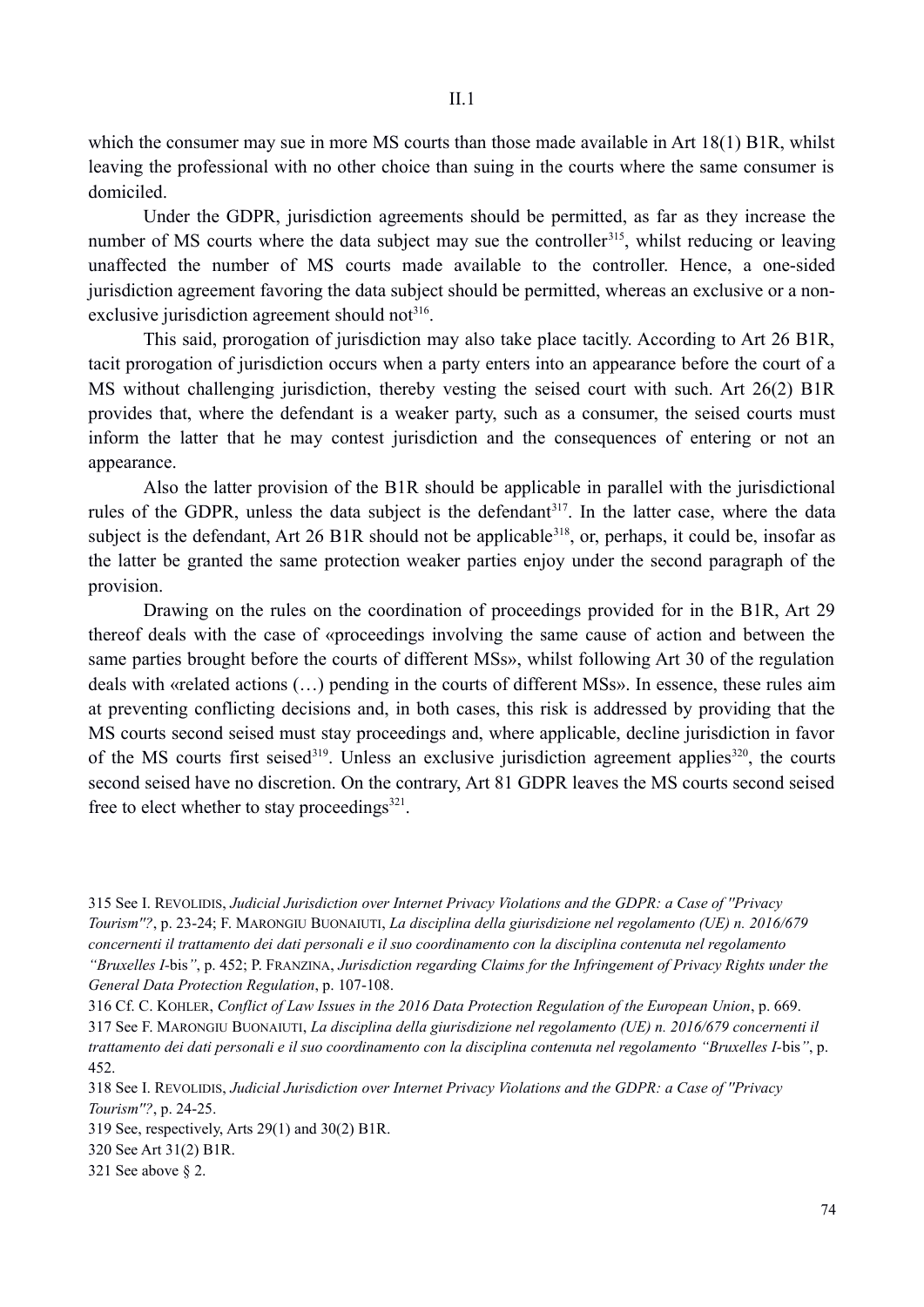Where proceedings concern the processing by the same controller, it appears that the latter provision should take precedence over Arts 29 and 30 B1R<sup>322</sup>. This, as mentioned above (§ 3), in the light of the broad wording of Art 81 GDPR and for the further reasons discussed below (§ 5).

**5.** Infringements of data protection legislation often affect a large number of data subjects based in different States and, in mass harm situations, injured parties are keen to seek redress collectively, rather than separately.

I t is likely that the assumptions above were the basis for Art 80(1) GDPR, according to which the rights granted by Art 79(1) and 82(1) of the regulation may be exercised by data subjects collectively through a «non-for-profit body, organisation or association»323, to the extent that the laws of the MS courts seised permit collective actions<sup>324</sup>. Actually, despite Recommendation 2013/396/EU encouraging MSs to introduce injunctive and compensatory collective redress mechanisms for the implementation of rights granted under EU law<sup>325</sup>, not all MSs have<sup>326</sup> and only in a small number of them such mechanisms appear to be «relatively well-functioning»<sup>327</sup>.<sup>328</sup>

This said, the GDPR does not provide for a specific rule on jurisdiction applicable to collective claims329. Nonetheless, Art 79(2) GDPR should also be deemed applicable where the claimant is an NGO seeking an effective judicial remedy or compensation on the behalf of data subjects. In fact, though Art 79(1) GDPR speaks of the data subject's right to an effective judicial remedy, the second paragraph of the provision only mentions court proceedings instituted against a controller. The wording of Art 79(2) GDPR thus suggests that the scope *ratione personae* of the

## 322 Cfr. A. BARLETTA, *La tutela effettiva della privacy nello spazio (giudiziario) europeo nel tempo (della "aterittorialità") di internet*, 1199.

323 For sake of completeness, the second and last paragraph of Art 80 GDPR stipulates that MSs may provide that NGOs may exercise the right referred to in Art  $79 - \text{but not that referred to in Art 82(1)} - \text{automously.}$ 324 Art 80(1) GDPR further provides that the NGO may represent the data subject, as far as it has been «properly constituted in accordance with the law of a Member State, has statutory objectives which are in the public interest, and is active in the field of the protection of the data subjects' rights and freedoms with regard to the protection of their personal data».

325 Commission Recommendation of 11 June 2013 on common principles for injunctive and compensatory collective redress mechanisms in the Member States concerning violations of rights granted under Union law (2013/396/EU), in OJ L 201, 26.7.2013, p. 60 ff (http://data.europa.eu/eli/reco/2013/396/oj).

326 See Report from the Commission to the Parliament, the Council and the European Economic and Social Committee on the implementation of the Commission Recommendation of 11 June 2013 on common principles for injunctive and compensatory collective redress mechanisms in the Member States concerning violations of rights granted under Union law (2013/396/EU), COM(2018) 40 final (https://eur-lex.europa.eu/legal-content/EN/ALL/?uri=COM:2018:40:FIN). 327 On the shortcomings of collective redress in the EU and the need for a uniform framework of law in the field of data protection, see L. JANČIŪTĖ, *Data protection and the construction of collective redress in Europe: exploring challenges and opportunities* (February 27, 2018). Available at: https://ssrn.com/abstract=3136040 (accessed 15.8.2018).

328 Most recently, on the 11<sup>th</sup> of April 2018, the European Parliament and the Council passed a proposal for a directive on representative actions for protection of the collective interests of consumers, which should cover «a variety of areas such as data protection». See Recital (6) Proposal for a Directive of the European Parliament and of the Council on representative actions for the protection of the collective interests of consumers, and repealing Directive 2009/22/EC, COM(2018) 184 final (https://eur-lex.europa.eu/legal-content/EN/TXT/?uri=CELEX:52018PC0184).

329 See M. BRKAN, *Data protection and European private international law: observing a bull in a China shop*, in *International Data Privacy Law*, p. 273.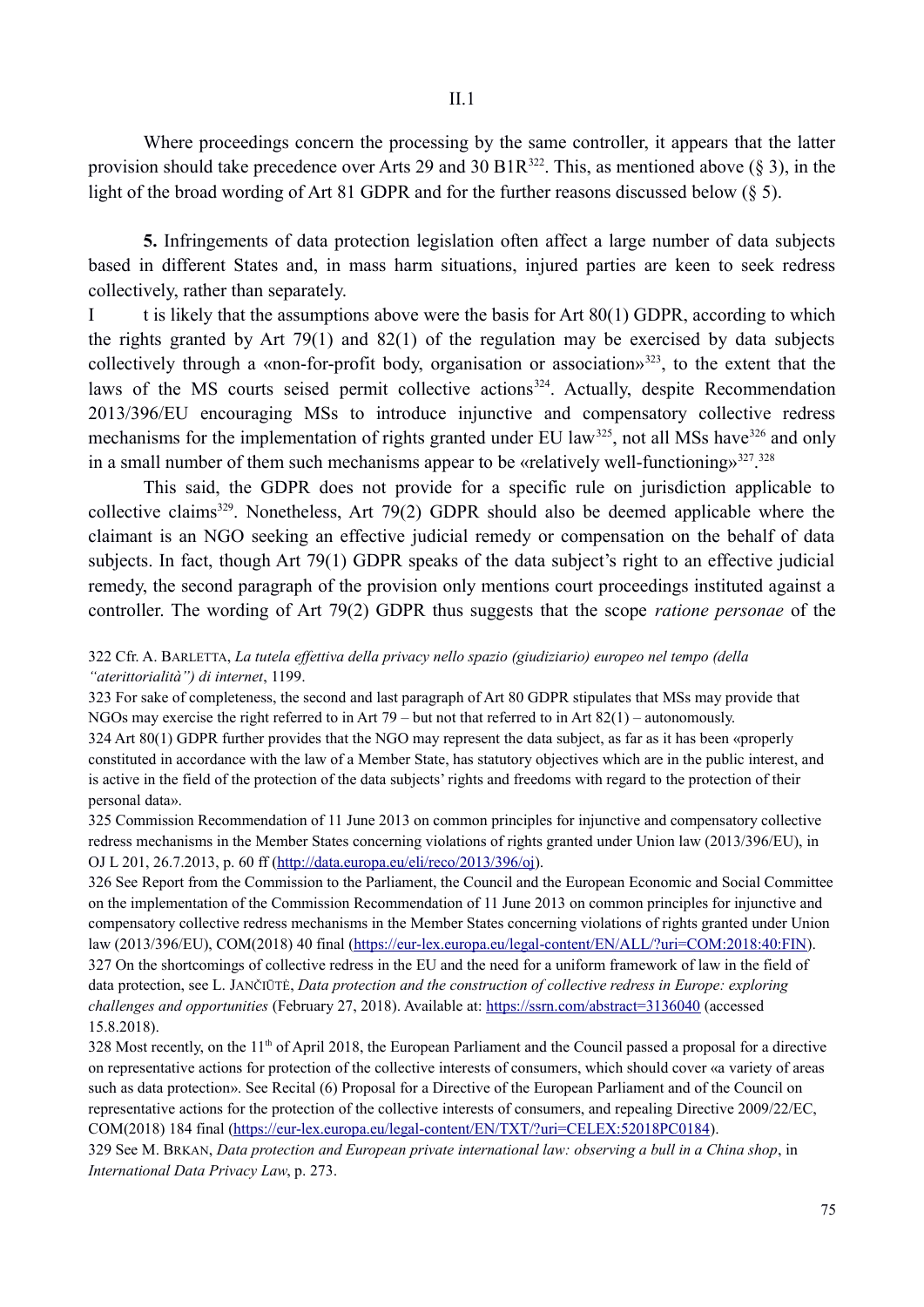provision is determined by the defendant (a controller or processor) and regardless of who the claimant is<sup>330</sup>. Furthermore, Art  $80(1)$  GDPR provides that the NGO may exercise the right to receive compensation on behalf of data subjects, whilst Art 82(6) of the regulation provides that proceedings for exercising such right shall be instituted in the MS courts referred to in Art 79(2) of the same regulation. Hence, the combined reading of Art 80(1) and 82(6) GDPR further suggests that Art 79(2) of the regulation might be applicable where the NGO is appointed by the data subjects to seek compensation on their behalf.<sup>331</sup>

If so, where data subjects have their habitual residence in the same MS, Art 79(2) GDPR should allow the NGO to sue either before the courts of that MS or those of the MS where the controller has an establishment, provided that – it must be recalled – the laws of such MSs permit collective actions. Instead, in the case where the data subjects have their habitual residence in different MSs, the NGO they have appointed should be allowed to sue on their behalf only in the courts of the MSs where the controller has an establishment, since the courts of the MS where only part of the data subjects have their habitual residence would be lacking jurisdiction with respect to the rest of them.

What follows from the above is also that, where data subjects acting collectively have their habitual residence in different MSs, Art 79(2) GDPR could provide the appointed NGO with just one forum, that of the MS where the controller has an establishment, as far as – once again – the laws of such MS permit collective actions.

If this is correct and if Art 79(2) GDPR were the only applicable head of jurisdiction in similar cases, a controller could prevent the risk of being the subject of a collective action brought by an NGO appointed by data subjects habitually residing in different MS, by placing its one and only establishment in a MS where collective claims are not permitted or difficult to be pursued.

But Art 79(2) GDPR should not be the only head of jurisdiction NGOs should be able to rely on. NGOs should also be allowed to sue in the courts of the MSs having jurisdiction under Art 4(1) and 7(2) B1R. In fact, though also heads of jurisdiction of the B1R are ill-suited for collective actions, the two provisions of the latter regulation allow several claimants to sue one or more defendants in the courts of the same MS simultaneously<sup>332</sup>.

330 See also Recital (145) GDPR, which refers to the «plaintiff», rather than to the «data subject».

331 On the contrary, as underlined by Lein, the head of jurisdiction over consumer contracts in Art 19 B1R is «lost in cases in which an association or representative is acting for the consumers». In fact, the CJEU holds that the head of jurisdiction applies only where the consumer is, «in his personal capacity, the plaintiff or defendant», provided that, in accordance with the wording of Art 16 Reg. (EC) No 44/2001 (today, Art 19 B1R), the provision applies «only to an action brought by a consumer against the other party to the contract, which necessarily implies that a contract has been concluded by the consumer with the trader or professional concerned». Nonetheless, there are strong reasons why the rule on jurisdiction should be opened to class actions. See, respectively, E. LEIN, *Cross-Border Collective Redress and Jurisdiction under Brussels I: A Mismatch*, in D. FAIRGRIEVE, E. LEIN (eds.), *Extraterritoriality and Collective Redress*, Oxford, 2012, p. 135; CJEU, 25.1.2018, C-498/16, *Maximilian Schrems v Facebook Ireland Limited*, ECLI:EU:C:2018:37, points 44 and 45 and the case law cited therein

(http://curia.europa.eu/juris/document/document.jsf? text=&docid=198764&pageIndex=0&doclang=EN&mode=lst&dir=&occ=first&part=1&cid=3530052); M. MORANI, *L'azione di classe in Europa, aspettando la Corte di giustizia europea sul caso Schrems vs. Facebook*, in *Int'l Lis*, 2016. 332 See A. STRADLER, *The Commission's Recommendation on Common Principles of Collective Redress and Private International Law,* in E. LEIN, D. FIRGRIEVE, M. OTERO CRESPO, V. SMITH (eds.), *Collective Redress in Europe – Why and How?*, London, 2015, p. 242 ff; E. LEIN, *Cross-Border Collective Redress and Jurisdiction under Brussels I: A*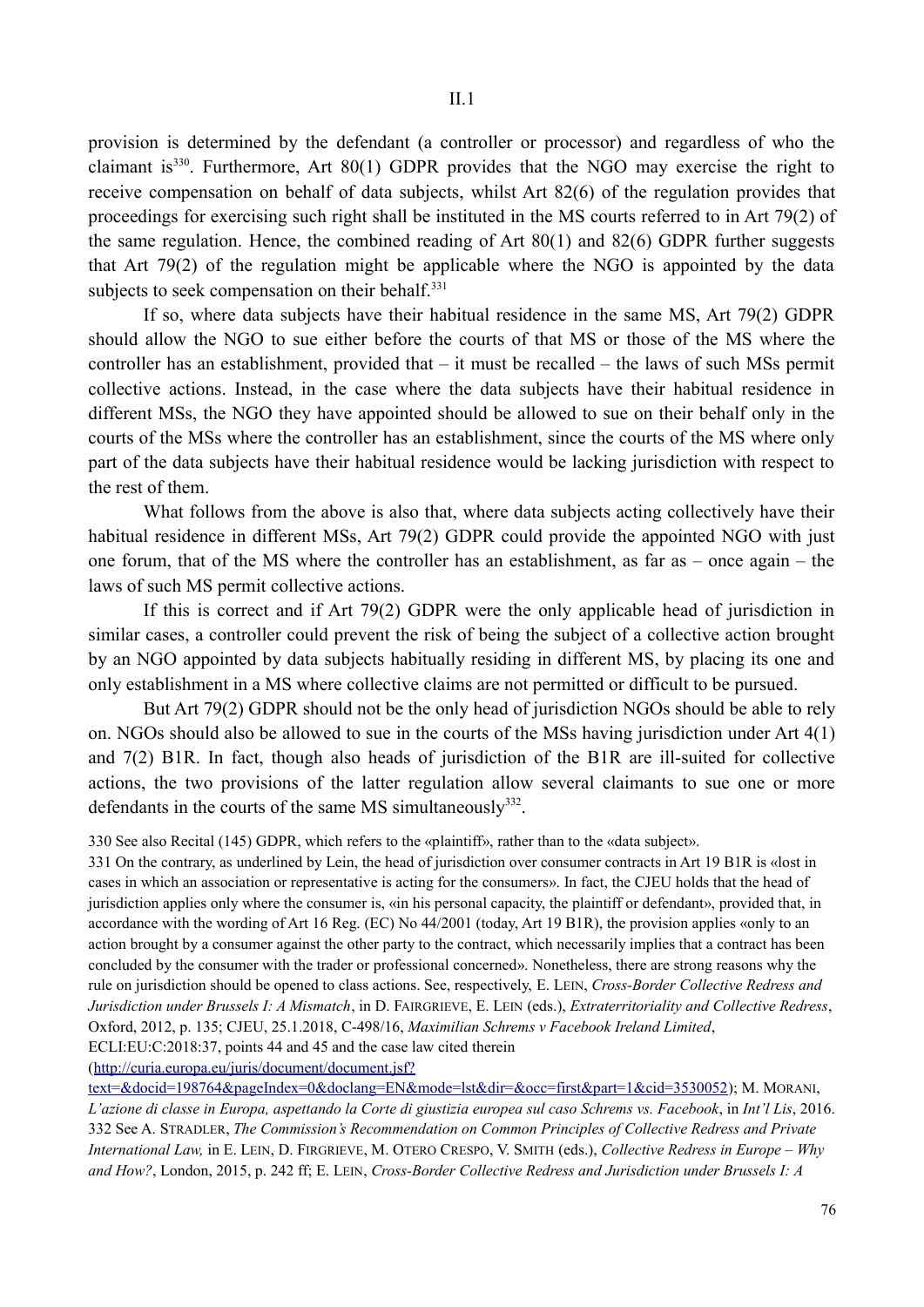The reason why NGOs should be allowed to bring collective claims also in the courts mentioned in Arts 4(1) and 7(2) B1R is that, on the contrary, the controller could resort to a greater number of MS courts, where to file an action seeking a declaration of non-liability under Art 7(2)  $B1R^{333}$ .

Conversely, it is submitted that rules on the coordination of jurisdiction set forth in the B1R based on the principle of temporal priority do not «provide adequate solutions» in mass harm situations, where «there is a high probability that [such situations] will be picked up by various representative associations or claimants in different Member States»<sup>334</sup>.

In similar situations, where harm results from the same infringement of the GDPR, if the general rules of the B1R were applicable, the instituting of proceedings by a single data subject or NGO in the courts of a Member State could block the proceedings instituted by the other injured data subjects or Art 80(1) GDPR NGOs in the courts of a different MS. The data subjects or Art 80(1) GDPR NGOs would be tripping themselves… Furthermore, if such general rules were deemed applicable, controllers could be encouraged to practice "forum running": to sue first in the most favorable courts and block any following proceeding instituted by the data subjects or NGOs in a different MS.

Hence, in mass harm situations, a rule bestowing discretion upon the Member State courts second seised, such as that in Art 81 GDPR, appears to be consistent with the protective policy underlying the regulation, as well as a more appropriate rule in mass harm situations<sup>335</sup>. Besides, Art 81 GDPR, addresses the risk of conflicting decisions adequately, by placing on the MS court second seised the duty to take contacts with the MS court first seised.

This is the reasons why, a part from the far reaching wording employed in Art 81 GDPR, Arts 29 and 30 B1R should be no longer deemed applicable where multiple proceedings concern the processing by the same controller.

**6.** The parallel application of the heads of jurisdiction of the GDPR and those of the B1R might be a "forensic nightmare", but it should be endorsed to the largest extent possible.

Most of the issues examined above appear to be the result of a drafting shortcoming in Art 79(2) GDPR: unlike protective heads of jurisdiction of the B1R, the provision does not deal with jurisdiction over actions brought by the stronger party, the controller. As a consequence, provided that the controller may rely on the rules of the B1R, the data subject should be allowed to rely on the same rules too. If otherwise, especially in the case of actions in tort and those brought by NGOs, there is a risk that the data subjects may resort to a lower number of MS courts than those made available to the controller, and this would be inconsistent with the protective policy underlying the GDPR.

*Mismatch*, p. 132 ff.

334 A. STADLER, *Focus on Collective Redress: Cross-border Problems*. Available at

https://www.collectiveredress.org/collective-border-problems (accessed 15.8.2018). See also ID, *The Commission's Recommendation*, p. 247-248.

335 But see A. BARLETTA, *La tutela effettiva della privacy nello spazio (giudiziario) europeo nel tempo (della "aterittorialità") di internet*, p. 1199.

<sup>333</sup> This is true to the extent that it is submitted that the jurisdictional favor that reflects the protective policy underlying the GDPR also concerns NGOs.